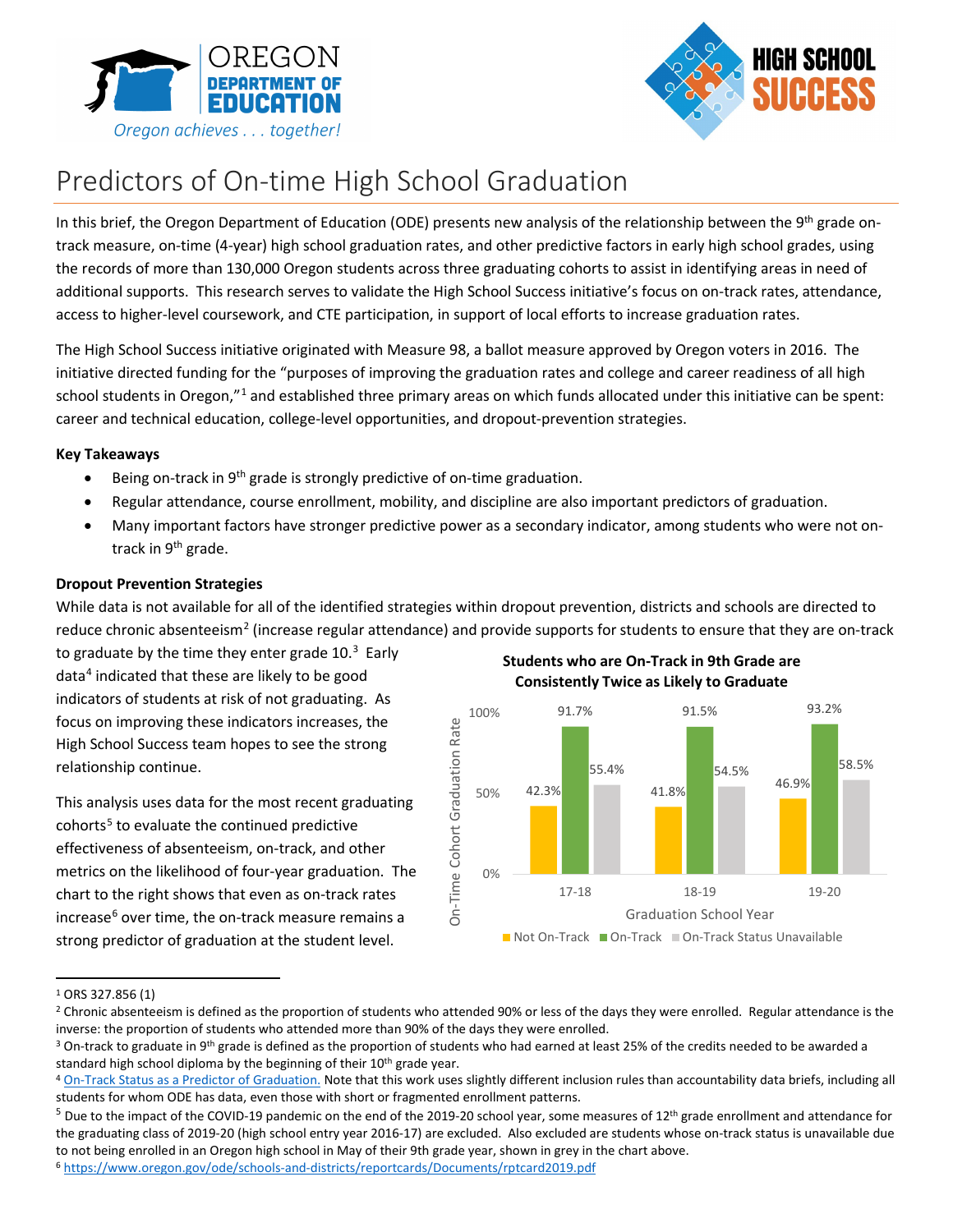Throughout this brief, predictive relationships will be phrased a[s risk ratios,](https://www.cdc.gov/csels/dsepd/ss1978/lesson3/section5.html) which can be interpreted as a multiplying effect on a student's likelihood (or "risk") of graduation, compared to a baseline group. For example, a risk ratio of 1.5 for a given group of students would indicate that students in the group are 1.5 times *as likely* to graduate as students not in the group. The same ratio can also be interpreted as 50% *more likely* to graduate than students not in the group. A risk ratio of 1.0 indicates no difference in risk between groups, while risk ratios below 1.0 indicate that the group is *less* likely to graduate: for example, a risk ratio of 0.75 indicates that students are 0.75 times *as likely* to graduate, or 25% *less likely* to graduate as students not in the group.

Students who were on-track as ninth graders are more than twice as likely to graduate on time in 2017-18 and 2018-19 (risk ratio 2.2), and twice as likely to graduate on time in 2019-20 (risk ratio 2.0), which is consistent with previous research on this topic both within Oregon and nationally.<sup>7</sup>

As shown in the graph below, on-track rates vary between racial and ethnic groups, but on-track status remains a strong predictor for all groups, with risk ratios ranging from 1.9 (90% more likely) for Asian students to 2.4 (more than twice as likely) for American Indian/Alaska Native students.



# **Regular Attendance also Boosts Graduation Rates**

Although on-track status is the strongest predictor of graduation in this evaluation, adding regular attendance to the mix helps

to differentiate outcomes, particularly for students who are not on-track. For students who were on-track in 9<sup>th</sup> grade, being regular attenders was associated with an on-time graduation rate of 94% (compared to 80% for chronically absent on-track students, a risk ratio of 1.2). For students who were not ontrack, being a regular attender in 9<sup>th</sup> grade was associated with an on-time graduation rate of 56% (compared to 32% for chronically absent students who are not on track, a risk ratio of 1.8), which is a substantial increase, though overall rates for this group remain low.





<span id="page-1-0"></span> <sup>7</sup> Norbury, H., Wong, M., Wan, M., Reese, K., Dhillon, S., and Gerdeman, R. (2012). Using the freshman on-track indicator to predict graduation in two urban districts in the Midwest Region. (Issues & Answers Report, REL 2012–No.134). Washington, DC: U.S. Department of Education, Institute of Education Sciences, National Center for Education Evaluation and Regional Assistance, Regional Educational Laboratory Midwest. Retrieved from [http://ies.ed.gov/ncee/edlabs.](http://ies.ed.gov/ncee/edlabs)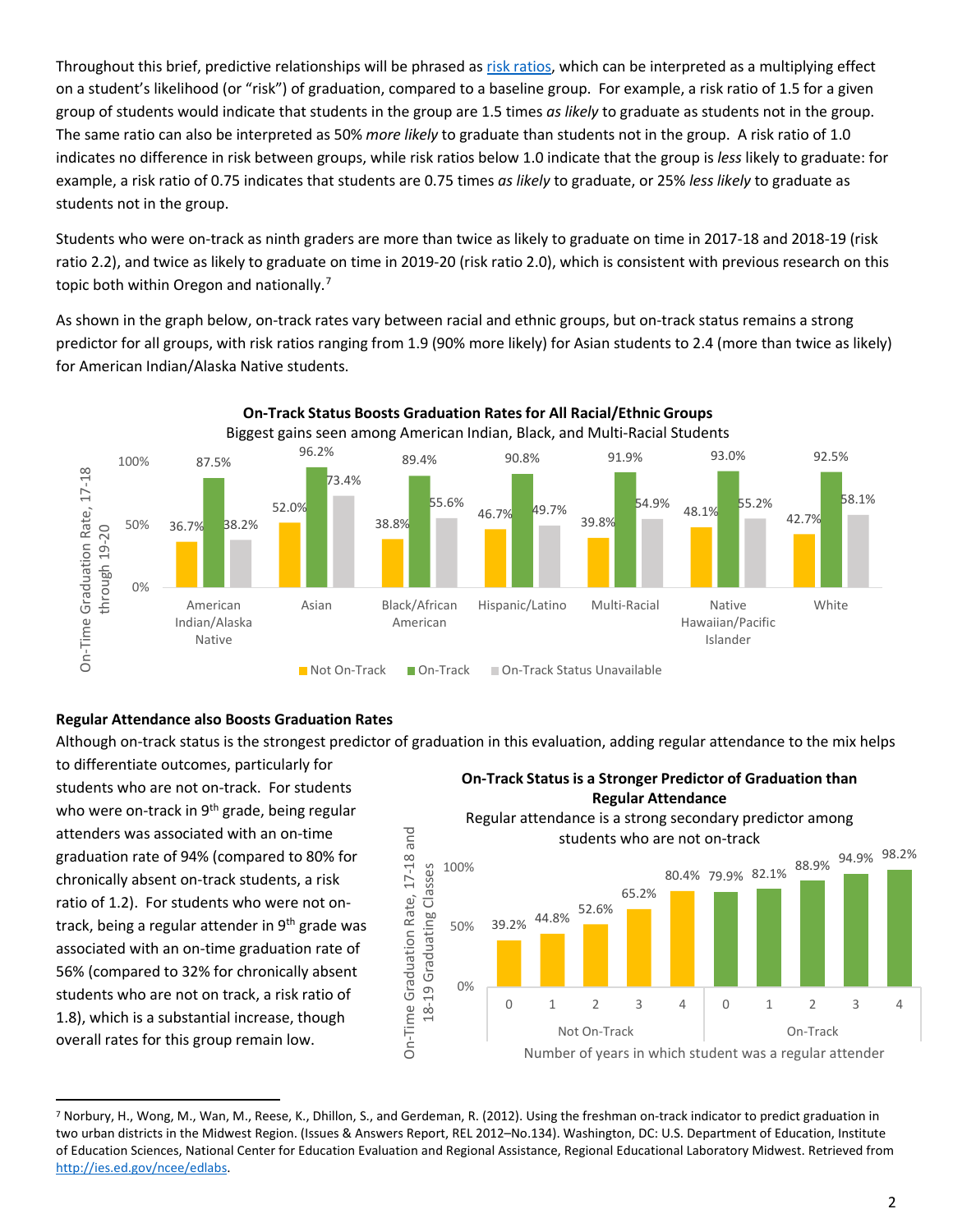### **Combining Data to Better Understand the Cumulative Impact on Graduation**

Adding ninth grade regular attendance as a secondary indicator for students without enough credits to be counted as on-track enhances our predictions. However, combining it with the on-track credits measure to form a single metric for predicting graduation, as seen in some of the literature, increases the misclassification rate (the proportion of students who would be incorrectly predicted to graduate or not) over the on-track credits measure alone (from 14.5% to 20.7% of students misclassified, most incorrectly predicted to be non-graduates).

Further evaluating the relationship between regular attendance and on-track status, the graph on the previous page shows that students who were not on-track must be regular attenders in all four years of high school to reach an equivalent likelihood of graduation to those students who were on-track but consistently chronically absent.<sup>8</sup> Schools must do more to support these students, including helping them become and remain on-track to graduate.

### **Modelling the Combined Impact of Multiple Factors**

Using a binary classifier tree model<sup>[9](#page-2-1)</sup> on early (freshman and sophomore year) high school indicators (mobility, attendance, discipline, math course, and on-track status) and demographics, the analysis finds that on-track status is identified as the strongest top-level predictor, indicating that it provides the greatest degree of separation between graduates and nongraduates. Attendance in the sophomore year was a strong secondary predictor for students who were not on-track, with the greatest differentiation occurring at an attendance rate of 81%, slightly lower than the recognized [chronic absenteeism](https://www.oregon.gov/ode/students-and-family/healthsafety/Pages/Chronic-Absenteeism.aspx) threshold, but consistent with prior research.<sup>[10](#page-2-2)</sup>

<span id="page-2-3"></span>

**Classification Tree for Predicted Probability of On-Time Graduation**

<span id="page-2-0"></span><sup>&</sup>lt;sup>8</sup> Excluding students who did not have enrollment in each of the four years, and students in the 19-20 cohort, for whom the coronavirus pandemic and related school closures disrupted senior year attendance patterns and data collection.

<span id="page-2-1"></span><sup>9</sup> Terry Therneau and Beth Atkinson (2019). rpart: Recursive Partitioning and Regression Trees. R package version 4.1-15.

https://CRAN.R-project.org/package=rpart

<span id="page-2-2"></span><sup>&</sup>lt;sup>10</sup> Outcomes Five Years After Entering High School vs. Freshman Year Attendance, Oregon Statewide Report Card 2013-14, page 79. <https://www.oregon.gov/ode/schools-and-districts/reportcards/Documents/rptcard2014.pdf>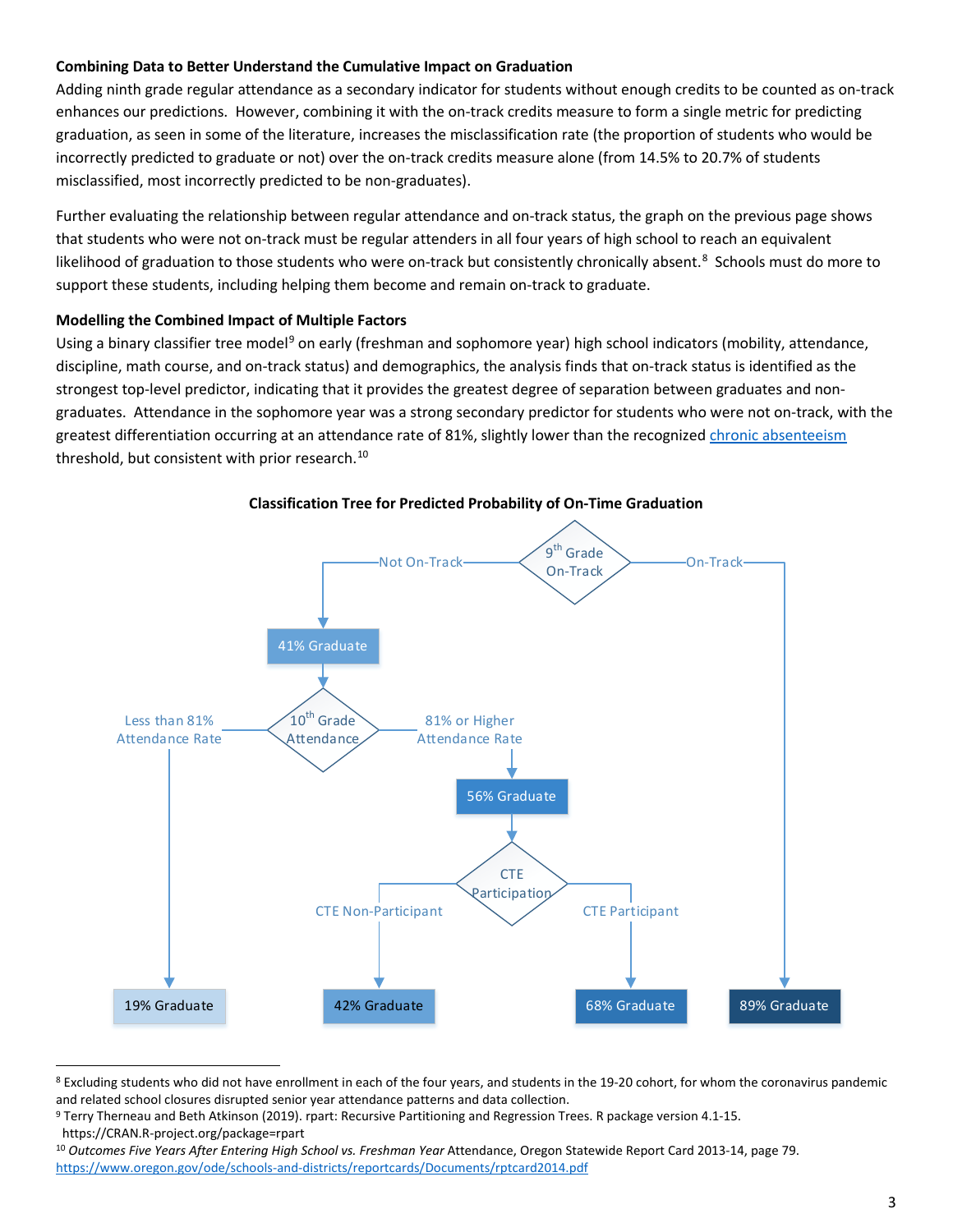Among students with high 10<sup>th</sup> grade attendance, the model also identifies CTE Participation (completing at least 0.5 credits of Career and Technical Education in any year of high school) as a strong predictor of graduation. Together, the model provides estimates ranging from an 89% probability of graduation (among on-track students) to a 19% probability of graduation (among off-track students with low attendance rates).

Rerunning the model including only students of historically underserved race/ethnicity returns virtually identical results, indicating that these predictors remain strong for Black/African American, Hispanic/Latino/a, American Indian/Alaska Native, and Native Hawaiian/Pacific Islander students. While neither this model nor the model below identified race/ethnicity as an explicitly predictive factor of significance, this should not be interpreted to mean that student race/ethnicity does not shape their experiences in schools; rather that a student's experience as a member of a given race/ethnicity may impact the likelihood of the student being on-track in very similar ways to its impact on the likelihood of the student graduating.

# **Relationships between Student Risk Factors**

To further explore these relationships, this analysis concludes with a model<sup>[11](#page-3-0),[12](#page-3-1)</sup> to describe the relationship between student risk and protective factors—including on-track status, regular attendance, math and CTE enrollment, mobility, student group membership, and discipline—and the likelihood ("risk") of a student's on-time graduation. As in the prior analyses, this finds that on-track status is the strongest predictor, with students who are on-track more than twice as likely as their off-track peers to graduate on time (relative risk 2.11; i.e. on-track students are 2.11 times as likely as off-track students to graduate on time).

Some demographic and economic factors were broadly applicable (for example, experiencing houselessness was associated with a 10% reduction in the likelihood of graduating—risk ratio 0.90—across the board), but many had an interaction with ontrack status, indicating that the effect of the predictor is much stronger for students who were not on-track. For example, regular attendance in 9<sup>th</sup> grade was associated with a 17% increased likelihood of graduation among students who were not on-track, but only a 5% increased likelihood of graduation among those who were on-track. In those cases, the relative risks are presented separately for the two groups in the table below.

|                                                               | All Students, Adjusted Relative Risk (95% Confidence |                                                                    |
|---------------------------------------------------------------|------------------------------------------------------|--------------------------------------------------------------------|
|                                                               | <b>Interval) for On-time Graduation</b>              |                                                                    |
|                                                               |                                                      | >1.0 indicates a positive effect, <1.0 indicates a negative effect |
| Ninth Grade On-Track                                          | $2.11(2.03 - 2.19)$                                  |                                                                    |
| <b>Students with Disabilities</b>                             | $0.94(0.93 - 0.95)$<br>◡                             |                                                                    |
| Students experiencing Poverty <sup>13</sup>                   | $0.97(0.97 - 0.98)$                                  |                                                                    |
| <b>Students experiencing Houselessness</b>                    | $0.90(0.89 - 0.91)$                                  |                                                                    |
| 9 <sup>th</sup> Grade Mobility <sup>14</sup>                  | $0.92(0.91 - 0.94)$<br>◡                             |                                                                    |
| 9 <sup>th</sup> Grade Discipline <sup>15</sup> (per incident) | $0.96(0.95 - 0.97)$                                  |                                                                    |
| 10 <sup>th</sup> Grade Discipline (per incident)              | $0.94(0.93 - 0.95)$                                  |                                                                    |
|                                                               | <b>Students Not On-Track</b>                         | <b>On-Track Students</b>                                           |
| 9 <sup>th</sup> Grade Regular Attender                        | $1.17(1.13 - 1.20)$                                  | $1.05(1.04 - 1.06)$                                                |
| 10 <sup>th</sup> Grade Regular Attender                       | $1.43(1.39 - 1.48)$<br>◠                             | $1.11(1.10 - 1.12)$<br>$\hat{\mathcal{L}}$                         |
| Male Students <sup>16</sup> , vs. Female Students             | $0.81(0.78 - 0.83)$<br>◡                             | $0.97(0.97 - 0.97)$<br>J∠                                          |
| 10 <sup>th</sup> Grade Mobility                               | $0.53(0.50 - 0.55)$<br>J                             | $0.79(0.78 - 0.80)$<br>J∠                                          |
| <b>CTE Participation</b>                                      | $1.61(1.56 - 1.66)$<br>↑                             | $1.06(1.06 - 1.07)$<br>↑                                           |

(table continues on next page)

<span id="page-3-0"></span> <sup>11</sup> Poisson regression model with robust standard errors, see Zou, Guangyong. "A Modified Poisson Regression Approach to Prospective Studies with Binary Data." American Journal of Epidemiology 159, no. 7 (2004): 702-06. Accessed 5/13/2021. https://dx.doi.org/10.1093/aje/kwh090. <sup>12</sup> Zeileis A, Köll S, Graham N (2020). "Various Versatile Variances: An Object-Oriented Implementation of Clustered Covariances

<span id="page-3-1"></span>in R." *Journal of Statistical Software*, 95(1), 1-36. doi: 10.18637/jss.v095.i01 (URL: https://doi.org/10.18637/jss.v095.i01).

<span id="page-3-2"></span><sup>&</sup>lt;sup>13</sup> Students who were eligible for free or reduced-price lunch at any point in high school.

<span id="page-3-3"></span><sup>&</sup>lt;sup>14</sup> Students who entered school late in the school year, left school early in the school year, attended more than one school during the year, or had a gap between enrollments of longer than 10 days.

<span id="page-3-4"></span> $15$  Defined as the number of in-school suspensions, out of school suspensions, or expulsions the student received during the school year.

<span id="page-3-5"></span><sup>&</sup>lt;sup>16</sup> Non-Binary students were included in the model, but likely due to the small number of these students in the dataset, no significant differences between this group and female students were found.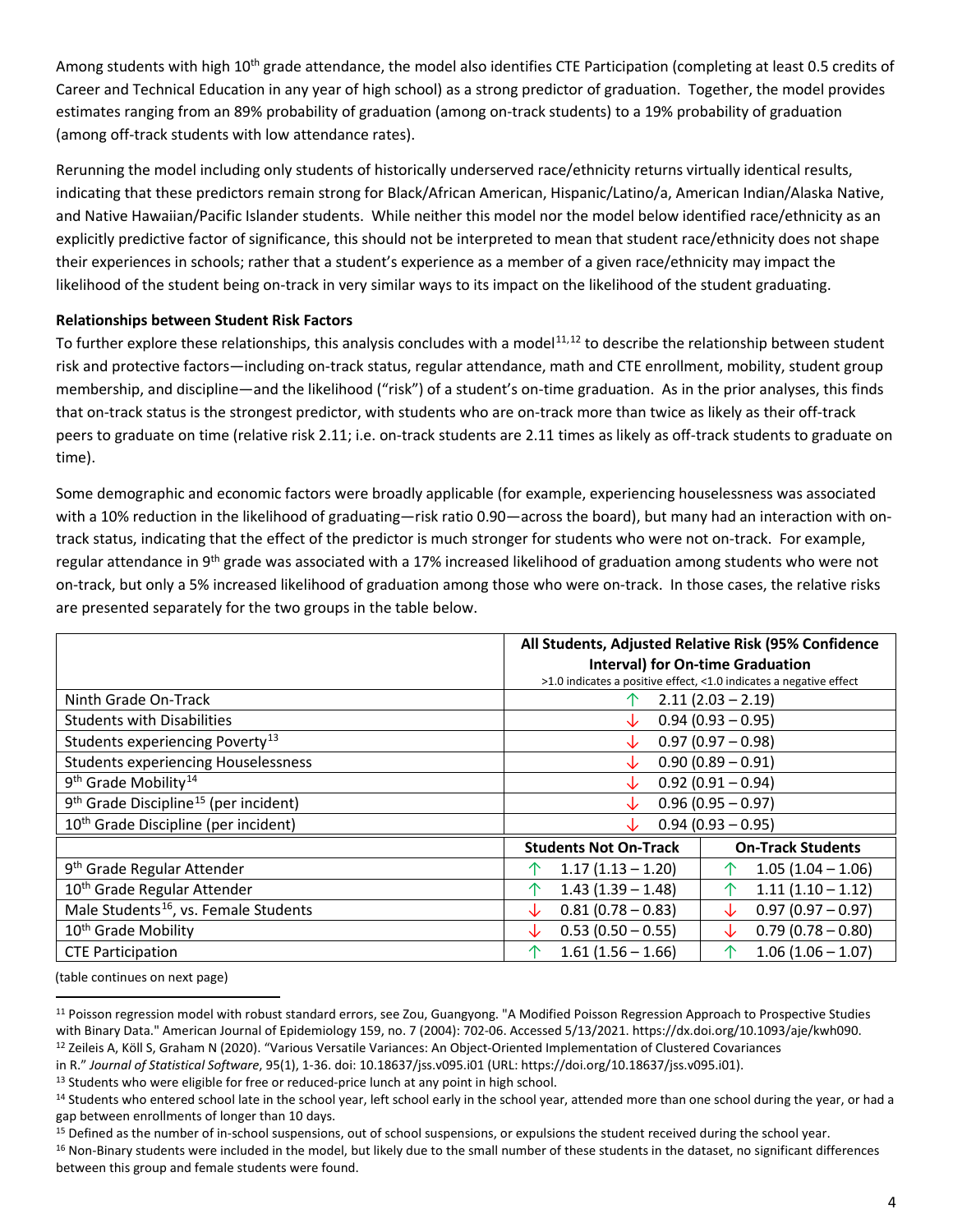|                                                                                          | <b>Students Not On-Track</b> | <b>On-Track Students</b> |
|------------------------------------------------------------------------------------------|------------------------------|--------------------------|
| 9 <sup>th</sup> Grade Math Course, vs. students taking Algebra I or higher <sup>17</sup> |                              |                          |
| <b>Foundational or Applied Math</b>                                                      | $0.79(0.72 - 0.87)$          | $0.87(0.85 - 0.90)$      |
| Pre-Algebra                                                                              | $0.91(0.86 - 0.97)$          | $0.97(0.95 - 0.99)$      |
| Other Math (not significant at p<0.05)                                                   | $0.95(0.82 - 1.11)$          | $0.99(0.96 - 1.02)$      |
| No Math                                                                                  | $0.79(0.74 - 0.84)$          | $0.88(0.86 - 0.89)$      |

# **Enrolling in Algebra I by 9th Grade**

l

National research indicates that passing Algebra I by the end of 9<sup>th</sup> grade is a strong predictor of graduation<sup>[18](#page-4-1)</sup>. While ODE does not currently have access to course grade and credit data, this analysis shows that merely taking Algebra I (or higher) in 9<sup>th</sup> grade is associated with an increased likelihood of graduation. After controlling for other factors, no significant differences were seen between Algebra I enrollment and enrollment in higher-level math courses (including Algebra II, Geometry, and Pre-Calculus) in the student's 9<sup>th</sup> grade year, but enrollment in earlier math courses such as pre-algebra or foundational math was associated with substantial decrease in the likelihood of graduation: up to 21% lower, for students in foundational math courses.

Taking no math course in the 9<sup>th</sup> grade year was associated with a similarly large decrease in graduation. While many of the students who do not take Algebra I by 9<sup>th</sup> grade are students with disabilities, there are racial and ethnic disparities in math course-taking even after controlling for disability, which there are plans to explore in future briefs.



Adjusted Relative Risks by On-Track Status. 1.0 is baseline risk; 95% confidence intervals shown

<span id="page-4-0"></span><sup>&</sup>lt;sup>17</sup> No significant differences were found between students taking Algebra I and students taking higher-level math classes (Algebra II, Geometry, Trigonometry, Pre-calculus, Calculus, etc.) after adjusting for other covariates. The majority of students (54%) in the dataset were enrolled in Algebra I, with an additional 22% enrolled in Geometry, and roughly 5% enrolled in higher-level math.

<span id="page-4-1"></span><sup>&</sup>lt;sup>18</sup> Silver, David, Marisa Saunders, and Estela Zarate. What factors predict high school graduation in the Los Angeles Unified School District. Santa Barbara, CA: California Dropout Research Project, 2008[. http://www.attendancecounts.org/wordpress/wp-content/uploads/2010/04/LAUSD-](http://www.attendancecounts.org/wordpress/wp-content/uploads/2010/04/LAUSD-Study-2008.pdf)[Study-2008.pdf](http://www.attendancecounts.org/wordpress/wp-content/uploads/2010/04/LAUSD-Study-2008.pdf)